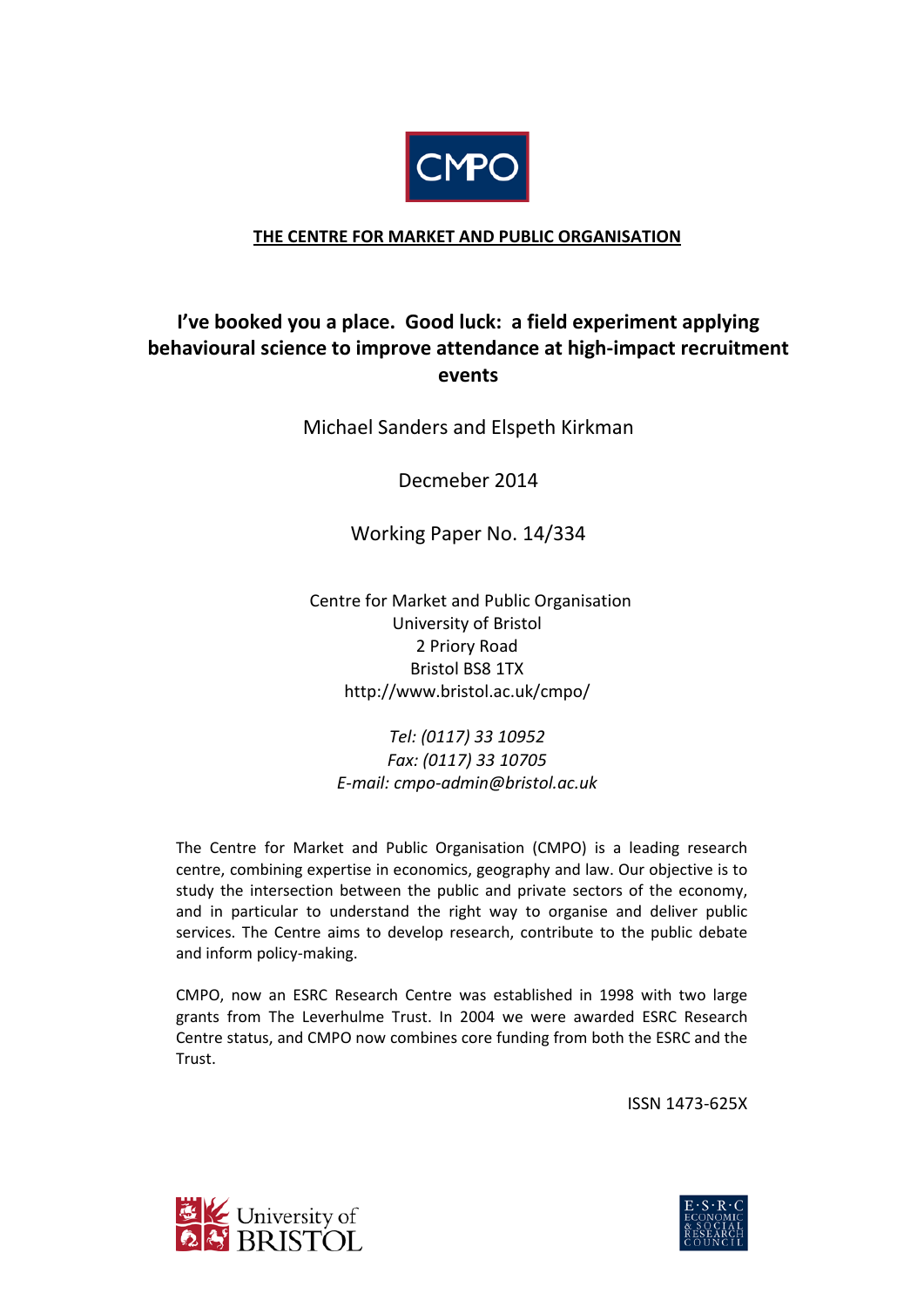## **I've booked you a place. Good luck: a field experiment applying behavioural science to improve attendance at high-impact recruitment events**[1](#page-1-0)

### **Michael Sanders**

Behavioural Insights Team and Harvard Kennedy School of Government and CMPO

&

**Elspeth Kirkman** Behavioural Insights Team

December 2014

### **Abstract**

Finding a job, especially in a recovering economy, is challenging and success is reliant upon effective job-search activity. Jobseekers Allowance (JSA) welfare benefit claimants in the United Kingdom have many competing options available to them in terms of how they direct their efforts in looking for work. Often it is hard to determine which is most productive. Unsurprisingly, Jobcentres – the organisations that support JSA claimants during their unemployment – themselves have very strong links to the labour market. For example, they are often invited to run recruitment events in direct partnership with large employers seeking to hire in bulk. At Bedford Jobcentre, we observe that, despite the relatively high likelihood of gaining work from attending such events, jobseeker attendance rates are still low and, instead, we can only assume that jobseekers may be taking part in less productive work search activities. This paper reports the results of a randomised control trial designed to test the effectiveness of mobile phone text messaging in compelling jobseekers in the Bedford area to attend such events. Tailored text messages are found to significantly increase the likelihood of attendance. We find text messages to be particularly effective when they evoke a sense of reciprocity in the recipient.

#### **Electronic version:**

**.** 

**Address for correspondence** CMPO 2 Priory Road, Bristol BS8 1TX [www.bristol.ac.uk/cmpo/](http://www.bristol.ac.uk/cmpo/) cmpo-admin@bris.ac.uk Tel +44(0) 117 33 10799

<span id="page-1-0"></span> $1$  We are grateful to Daniel Butler, Sarah Baxter and Philip Hall at the Department for Work and Pensions for their assistance in the implementation of this trial and for quality assurance of the analysis. We are also grateful to Ariella Kristal for excellent research assistance, and to our colleagues in the Behavioural Insights Team for comments on an earlier draft, particularly to Sam Nguyen.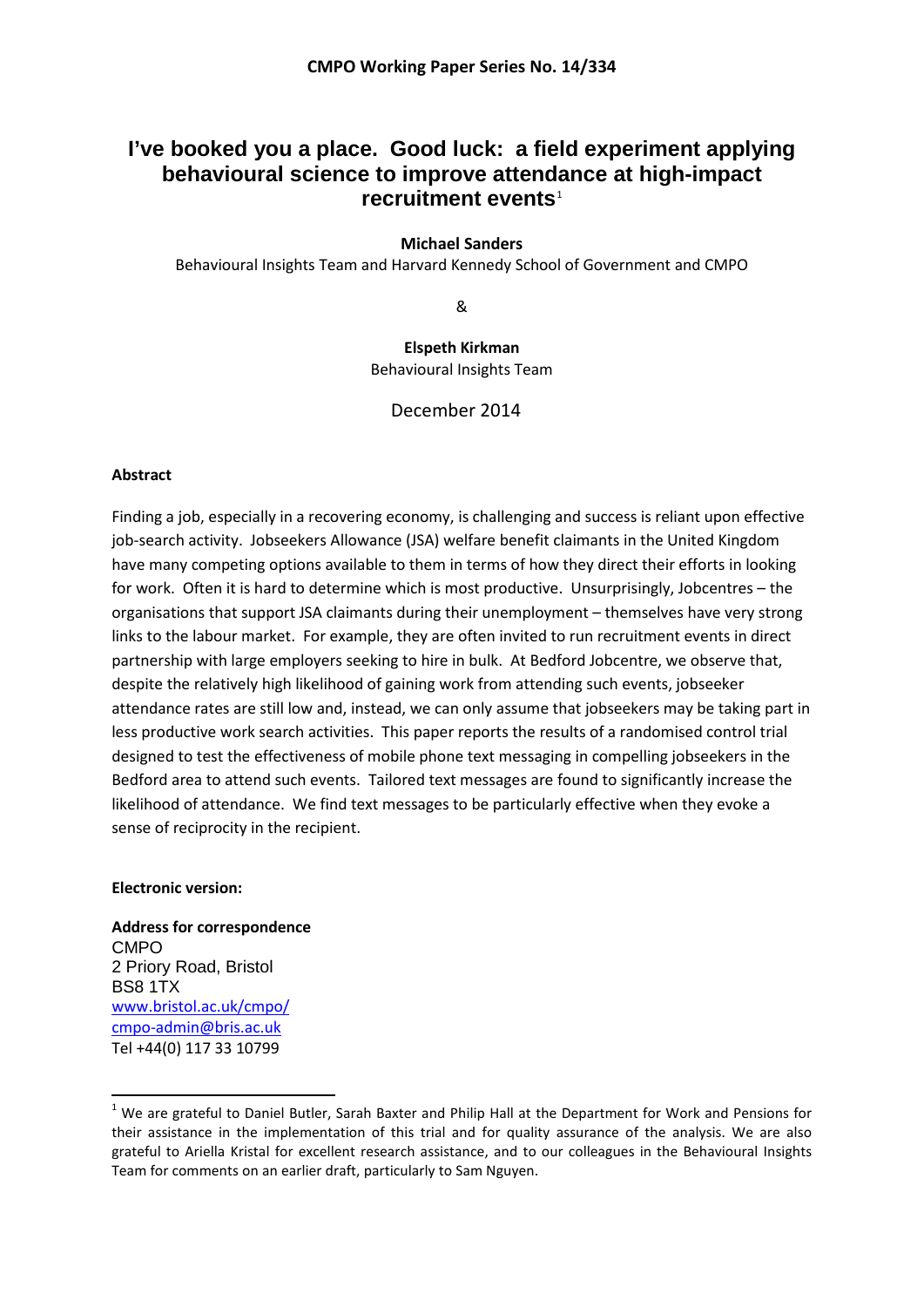## *I've booked you a place. Good luck: a field experiment applying behavioural science to improve attendance at high-impact recruitment events[1](#page-2-0)*

### **Michael Sanders**

Behavioural Insights Team and Harvard Kennedy School of Government and CMPO

&

### **Elspeth Kirkman**

Behavioural Insights Team

### **Abstract:**

Finding a job, especially in a recovering economy, is challenging and success is reliant upon effective job-search activity. Jobseekers Allowance (JSA) welfare benefit claimants in the United Kingdom have many competing options available to them in terms of how they direct their efforts in looking for work. Often it is hard to determine which is most productive. Unsurprisingly, Jobcentres – the organisations that support JSA claimants during their unemployment – themselves have very strong links to the labour market. For example, they are often invited to run recruitment events in direct partnership with large employers seeking to hire in bulk. At Bedford Jobcentre, we observe that, despite the relatively high likelihood of gaining work from attending such events, jobseeker attendance rates are still low and, instead, we can only assume that jobseekers may be taking part in less productive work search activities. This paper reports the results of a randomised control trial designed to test the effectiveness of mobile phone text messaging in compelling jobseekers in the Bedford area to attend such events. Tailored text messages are found to significantly increase the likelihood of attendance. We find text messages to be particularly effective when they evoke a sense of reciprocity in the recipient.

### **Introduction:**

**.** 

Unemployment is among the largest problems facing most western societies. In the aftermath of the 'great recession', the financial crisis starting in 2008, unemployment across the developing world has been slow to recover, with much of the developed world yet to reach pre-crash levels.

This problem is costly to the unemployed individuals and to society as a whole, with governments paying unemployment benefits to more people and for longer, and productivity falling as a result of hysteresis. As well as these short term consequences, the longer term impacts may be even greater: Gregg (2001) and Macmillan (2011), find considerable evidence of employment "scarring"; a phenomenon whereby people (particularly young people) who experience a spell of unemployment

<span id="page-2-0"></span> $1$  We are grateful to Daniel Butler, Sarah Baxter and Philip Hall at the Department for Work and Pensions for their assistance in the implementation of this trial and for quality assurance of the analysis. We are also grateful to Ariella Kristal for excellent research assistance, and to our colleagues in the Behavioural Insights Team for comments on an earlier draft, particularly to Sam Nguyen.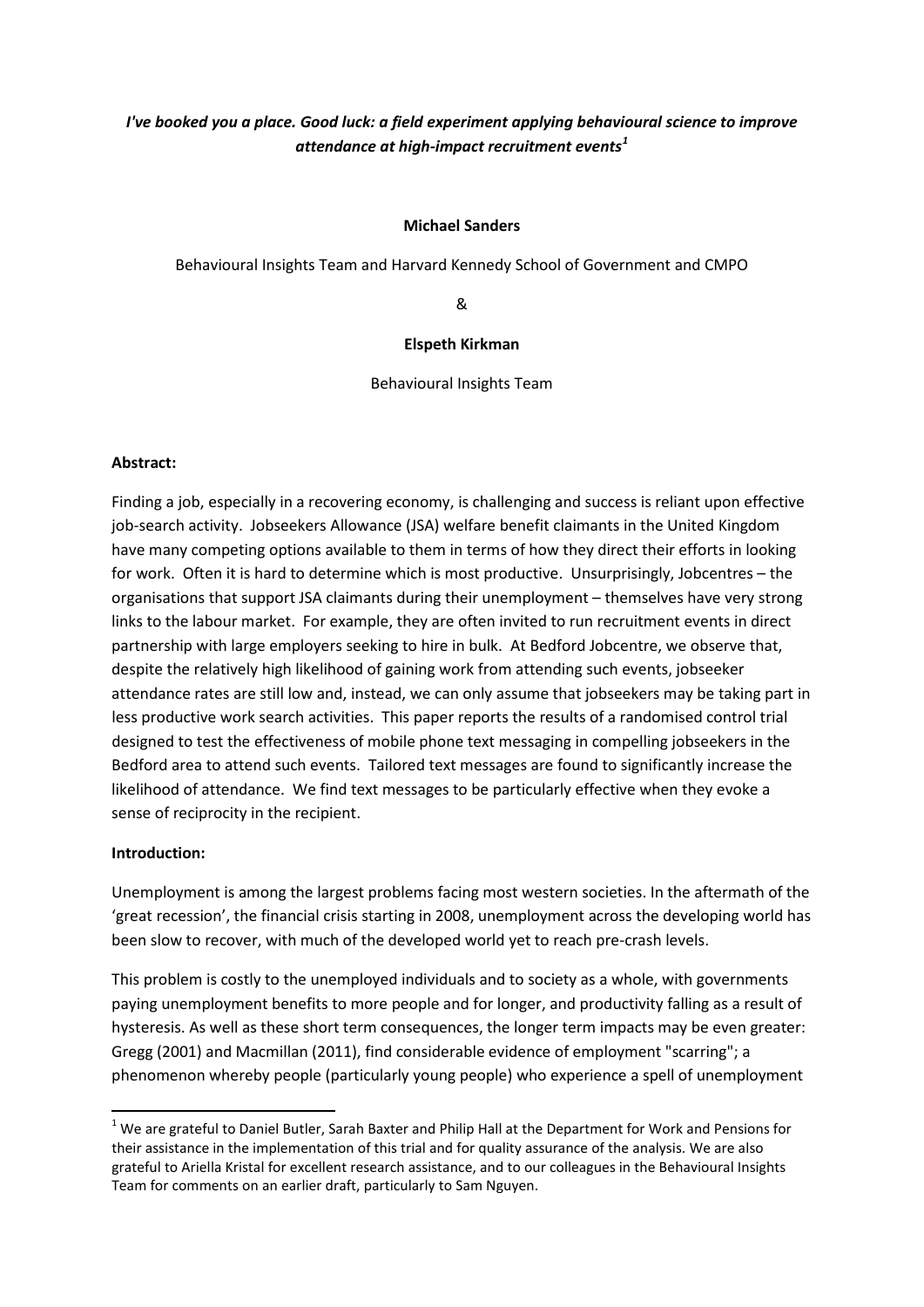due to a crisis are more likely to experience similar spells later in life, even when other characteristics are controlled for.

There are many models of employment developed by economists. As a basis for this experiment, we assume that there is validity in models positing that getting a job depends on job-search activity; crudely put, the more effort you put into trying to get a job, the more likely you are to get one (all else being equal). This suggests that job search activity is a component of the production function of employment and that more productive work search (for example, attending specific recruitment events where some participants will almost certainly gain employment) is key to finding work faster.

In this paper, we present the results of a randomised control trial designed to test the effectiveness of mobile phone text messaging in compelling jobseekers registered at Bedford Jobcentre to attend specific recruitment events. Such events are run by Jobcentre Plus (in Bedford and elsewhere) in partnership with large employers seeking to hire several new members of staff at once. As such, the chances of successfully finding work for a jobseeker are relatively high when attending these events.

### **Literature review:**

There is a strong research precedent suggesting that text messages can provide a high impact, low cost, channel through which to galvanise action. Text messages have been trialled in a variety of domains such as repayment of court fines (Haynes et al., 2013), loan repayment (Morten et al., 2013) and saving energy (Gleerup et al., 2010). Text messages were already used as one of the communication channels deployed by Bedford Jobcentre Plus to promote recruitment events of this nature. This experiment aimed to identify evidence-based hypotheses as to what kinds of messages might be more effective and to test the efficacy of these messages in the field.

### *Using personalisation*

Drawing on a well-established body of research into the power of using a first name, Haynes et al. (2013) demonstrate, through their work with the UK Courts and Tribunals Service, that personalisation of text messages in this manner has a significant impact on the efficacy of text messages in soliciting fine payment; 41% increase in average repayment amounts per fine compared to a standard message.

### *Evoking the Jobseeker/ Advisor altercast*

Evidence suggests that behaviour can be influenced by an individual's perception of their own identity and that this perception is malleable. Altercasting, introduced by Weinstein and Deutschberger in the 1960s, provides an important conceptual contribution to this literature, exploring the mechanism by which social dynamics form when people or groups assume social roles relative to those of others and based on external information. This can be thought of as a form of identity priming on the part of the messenger on the recipient. For example, Bryan et al's (2011) study of voter turnout, tests a construct known as "manded altercasting" (see Pratkanis, A. R., 2007), by showing that appealing to the participant as a "voter", rather than simply asking them to vote, significantly increases turnout.

There are many archetypal altercasts, which have been shown to achieve different ends in different situations (see Pratkanis, 2007 for a detailed review). We are specifically interested in "tact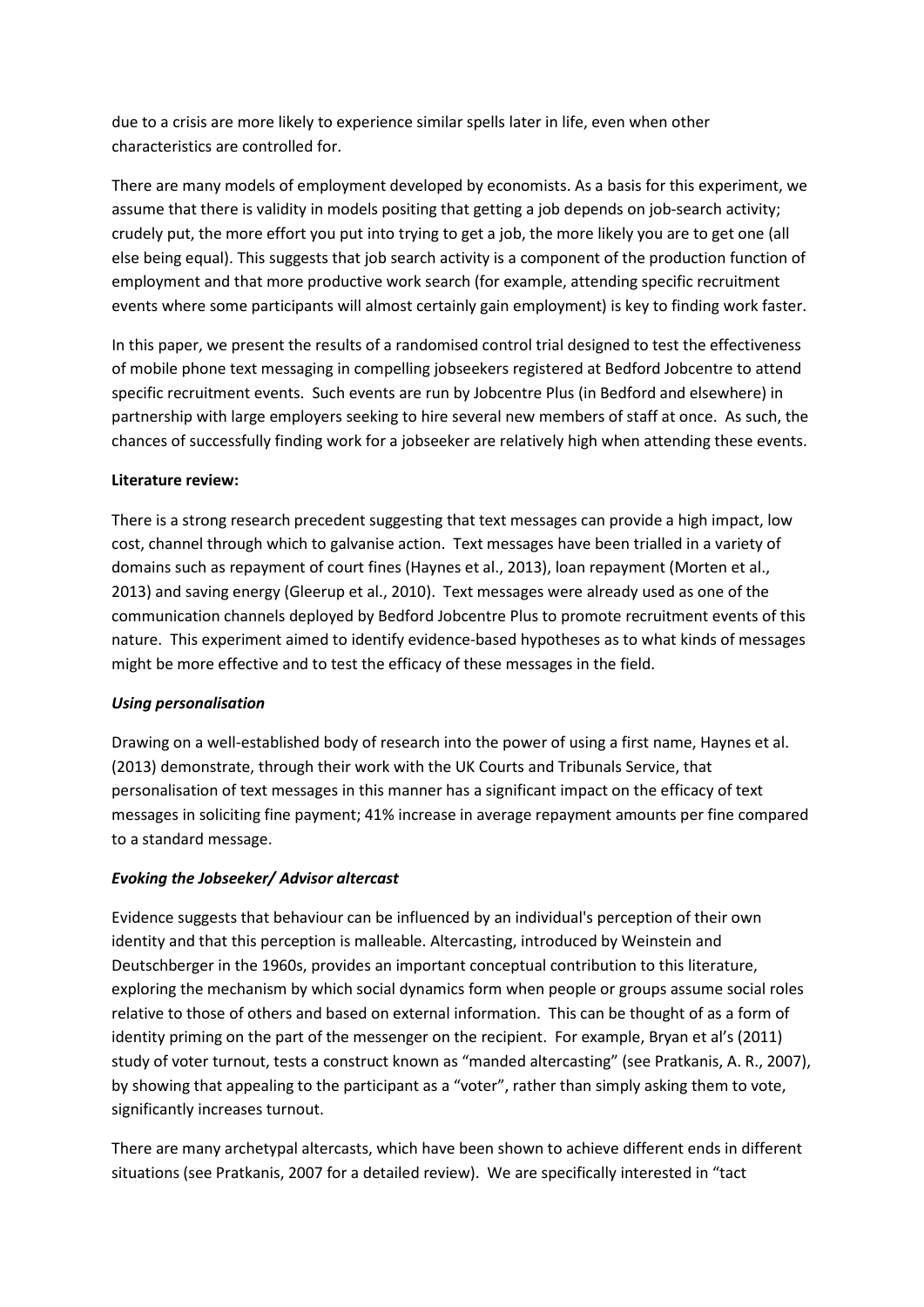altercasts", which evoke a specific social dynamic between parties by positioning one party in a particular role (in this case, we hypothesise that the advisor as an official figure will prompt the jobseeker receiving the message to characterise themselves in terms of an obedient counter-role, or alter) in order to shape the behaviour of the other party or parties.

Although altercasting has been widely studied, we are unaware of experiments that explicitly test the theory using text messages, the medium chosen for this experiment. However, Morten et al (2012) explore the effect of drawing attention to the relationship between loan recipient and loan officer on soliciting repayments via text message. Of the conditions they trial, "messages that mention the loan officer's name significantly, substantially, and robustly improve repayment rates relative to messages that mention the client's name and/or to the no-message control group" (pg 9). Given the nature of the particular altercast between loan officer and borrower, it is reasonable to conclude that reciprocity is a large component of this dynamic. Indeed, Morten et al (ibid) posit that, as the effect is only observable in borrowers who have already met their loan officer, it is precisely "social obligation/reciprocity" (pg 9) that explains the difference in results. In this experiment, we build on these findings by attempting to test the difference between elements of the advisor/ jobseeker altercast (which may or may not include implicit reciprocity) and an appeal to the construct of reciprocity as an explicit condition.

### *Reciprocity*

Aside from the loan repayments example previously cited, there is a large literature exploring the use of reciprocity, that is to say unconditional gift giving by one party to another, as a means to encourage a desired behaviour (see Falk and Fischbacher, 2006). Both theoretical models and experimental results show that calling on social conventions of reciprocity is disproportionately effective when trying to get individuals to comply with a request. For example, an experiment into interventions that impact charitable donations by employees at a large bank showed that 11% of people given the small gift of a bag of sweets donated a day's salary compared to just 5% whose donation was solicited by the traditional awareness raising campaign tactics (Behavioural Insights Team, 2013).

Field studies of reciprocity conducted to date (BIT, 2013; Falk, 2007; Alpizar et al, 2008), aim to elicit reciprocity by the giving of physical gifts, such as sweets, fridge magnets and postcards. In this experiment, we consider whether a soft form of gift-giving (the exertion of a small quantity of effort to book an appointment), can be similarly effective at motivating behaviour.

### **Experiment Design:**

We use a randomised control trial design to determine the effect of variations on a text message on attendance rates at specific recruitment events held by Bedford Jobcentre Plus.

Randomisation is conducted at the individual participant level. All participants ( $n = 1,224$ ) were drawn from the pool of active JSA claimants at Bedford Jobcentre Plus.

Participants were randomly assigned to receive one of the following four (coded  $0 - 3$ ) possible text message formulations: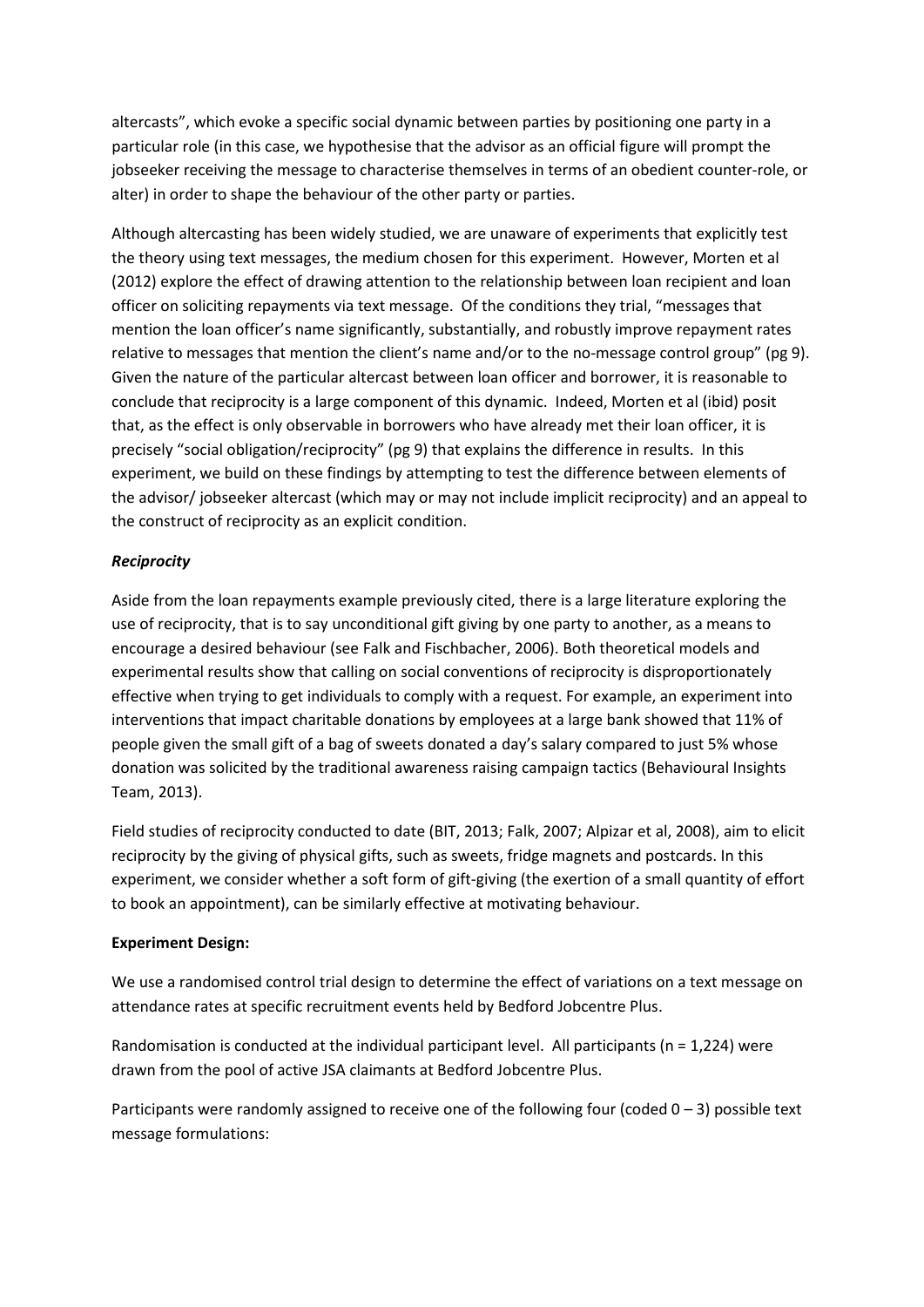#### **Table 1: Message variants used in the experiment**

| <b>Treatment</b> | Message text (formulation and example) and behavioural rationale                                             |  |  |  |
|------------------|--------------------------------------------------------------------------------------------------------------|--|--|--|
| number           |                                                                                                              |  |  |  |
| 0 (control/      | Formulation: [number] new [type of job] are now available at [company]. Come to Bedford                      |  |  |  |
| constant)        | Jobcentre on [date and time] and ask for [staff member name] to find out more.                               |  |  |  |
|                  | Example: 8 new Picker Packer jobs are now available at Pro FS. Come to Bedford Jobcentre on                  |  |  |  |
|                  | Monday 10 June between 10am and 4pm and ask for Sarah to find out more.                                      |  |  |  |
|                  | Logic: No behavioural insight added, pure presentation of the key facts.                                     |  |  |  |
| $1$ (+ claimant  | Formulation: Hi [jobseeker name]. [number] new [type of job] are now available at                            |  |  |  |
| name)            | [company]. Come to Bedford Jobcentre on [date and time] and ask for [staff member name]<br>to find out more. |  |  |  |
|                  | Example: Hi Elspeth, 8 new Picker Packer jobs are now available at Pro FS. Come to Bedford                   |  |  |  |
|                  | Jobcentre on Monday 10 June between 10am and 4pm and ask for Sarah to find out more.                         |  |  |  |
|                  | Logic: Adding an individual's name to personalise a text is likely to enhance propensity to                  |  |  |  |
|                  | respond by attending.                                                                                        |  |  |  |
| $2$ (+ advisor   | Formulation: Hi [jobseeker name]. [number] new [type of job] are now available at                            |  |  |  |
| name)            | [company]. Come to Bedford Jobcentre on [date and time] and ask for [staff member name]                      |  |  |  |
|                  | to find out more. [Advisor name]                                                                             |  |  |  |
|                  | Example: Hi Elspeth, 8 new Picker Packer jobs are now available at Pro FS. Come to Bedford                   |  |  |  |
|                  | Jobcentre on Monday 10 June between 10am and 4pm and ask for Sarah to find out more.                         |  |  |  |
|                  | Michael                                                                                                      |  |  |  |
|                  | Logic: Sending the message from the advisor adds an additional layer of personalisation and is               |  |  |  |
|                  | likely to encourage the claimant to act according to the conventions of the social bond with                 |  |  |  |
|                  | their advisor (altercasting).                                                                                |  |  |  |
| $3(+)$           | Formulation: Hi [jobseeker name]. [number] new [type of job] are now available at                            |  |  |  |
| reciprocity)     | [company]. Come to Bedford Jobcentre on [date and time] and ask for [staff member name]                      |  |  |  |
|                  | to find out more. I've booked you a place. Good luck, [Advisor name]                                         |  |  |  |
|                  | Example: Hi Elspeth, 8 new Picker Packer jobs are now available at Pro FS. Come to Bedford                   |  |  |  |
|                  | Jobcentre on Monday 10 June between 10am and 4pm and ask for Sarah to find out more.                         |  |  |  |
|                  | I've booked you a place. Good luck, Michael                                                                  |  |  |  |
|                  | Logic: Stating that a place has been reserved and wishing the claimant luck should reinforce                 |  |  |  |
|                  | the social bond and introduce the concept of reciprocity, which is a powerful behavioural                    |  |  |  |
|                  | motivator.                                                                                                   |  |  |  |

The study investigates the relationship between message variant and attendance rate at specific recruitment events. These events took place between May and December 2013 and attendance was measured based on whether or not the jobseeker showed up at any time during the recruitment session to which they were invited.

As the sessions were for specific jobs, it was possible to identify suitable participants using information in the Jobcentre Plus database on their skills and suitability for the type of work (as denoted by their Standard Occupational Classification (SOC) code). Jobseekers identified in this way were then texted in the order that their records were returned by the system. The maximum number of text recipients per recruitment event was determined based on Jobcentre capacity, staff availability and an expected attendance rate (estimated at 50%, although this was acknowledged to be a highly cautious estimate).

Owing to resource constraints, the same Jobcentre Plus staff member was responsible for sending the text messages and running the recruitment sessions. In order to mitigate the risks to the trial, the following procedure was used to ensure that the member of staff remained blind to the treatment: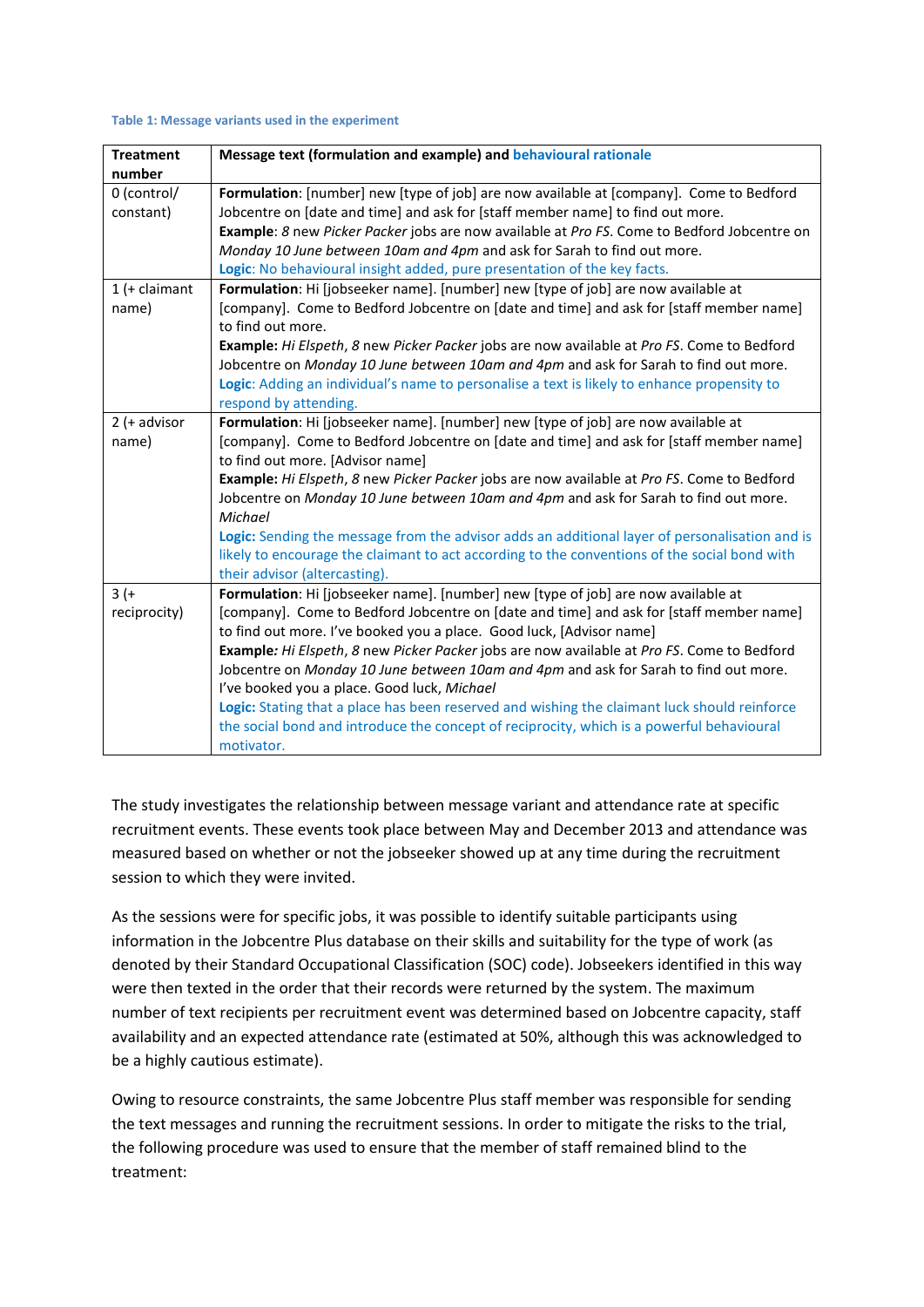- 1. Once participants are identified using SOC codes, their information (first name, last name, advisor name, phone number, national insurance number) is entered into a data template designed by the Behavioural Insights Team.
- 2. The Jobcentre Plus staff member responsible for data entry then runs a code written by the Behavioural Insights Team (by pressing a button), which handles the randomisation and data preparation as follows:
	- i. Assigns each participant to one of the four trials arms at random.
	- ii. Uses a conditional message formula to generate the text to be sent based on personal details and trial arm assignment.
	- iii. Replaces the National Insurance number with a unique identifier (so that the information can be shared with the Behavioural Insights Team without the need for personal data sharing).
	- iv. Creates two visible sheets: one with the text message and phone numbers only (plus instructions on the day and time the messages should be set to send at, to control for variations between sessions), which can be pasted into the text messaging machine; one with the names of all participants, their unique ID number and blank columns to record attendance plus any comments.
	- v. Creates a hidden (password protected) sheet that only the Behavioural Insights Team can access, which contains unique identification numbers plus the text condition for each participant.

The text messages are then sent using the first of the sheets and the attendance of participants is recorded on the day(s) of the session(s) using the second. At the end of each recruitment episode, the jobcentre staff send the attendance sheet and the hidden sheet (which is contained in the same document and remains uneditable without the password) to the Behavioural Insights Team along with a delivery report for all SMS text messages. The hidden data is decrypted and the unique identifiers are then used to match attendance to text condition. As an assurance exercise, the delivery records are checked to ensure that failure is consistent across conditions (indicating that the randomisation has been performed effectively) and that a sufficient number of texts were delivered.

### **Results:**

Data were analysed in Stata. Our data contain 1,224 observations of participants who were eligible to receive text messages as part of this trial. For each participant we observe their treatment assignment, the name of their job centre advisor, and the details of the job they are invited to apply for, including the job title, the employer, and the number of posts available. As well as the text message they were sent, we observe whether or not they received the text message (i.e. whether the phone number held by DWP for them is correct) In total, roughly 25% of the text messages (307 participants) failed to be received. Finally, our data contain information about the session to which they were assigned, and whether or not they attended that session. The table below reports the results of basic regression analysis making use of a linear probability model.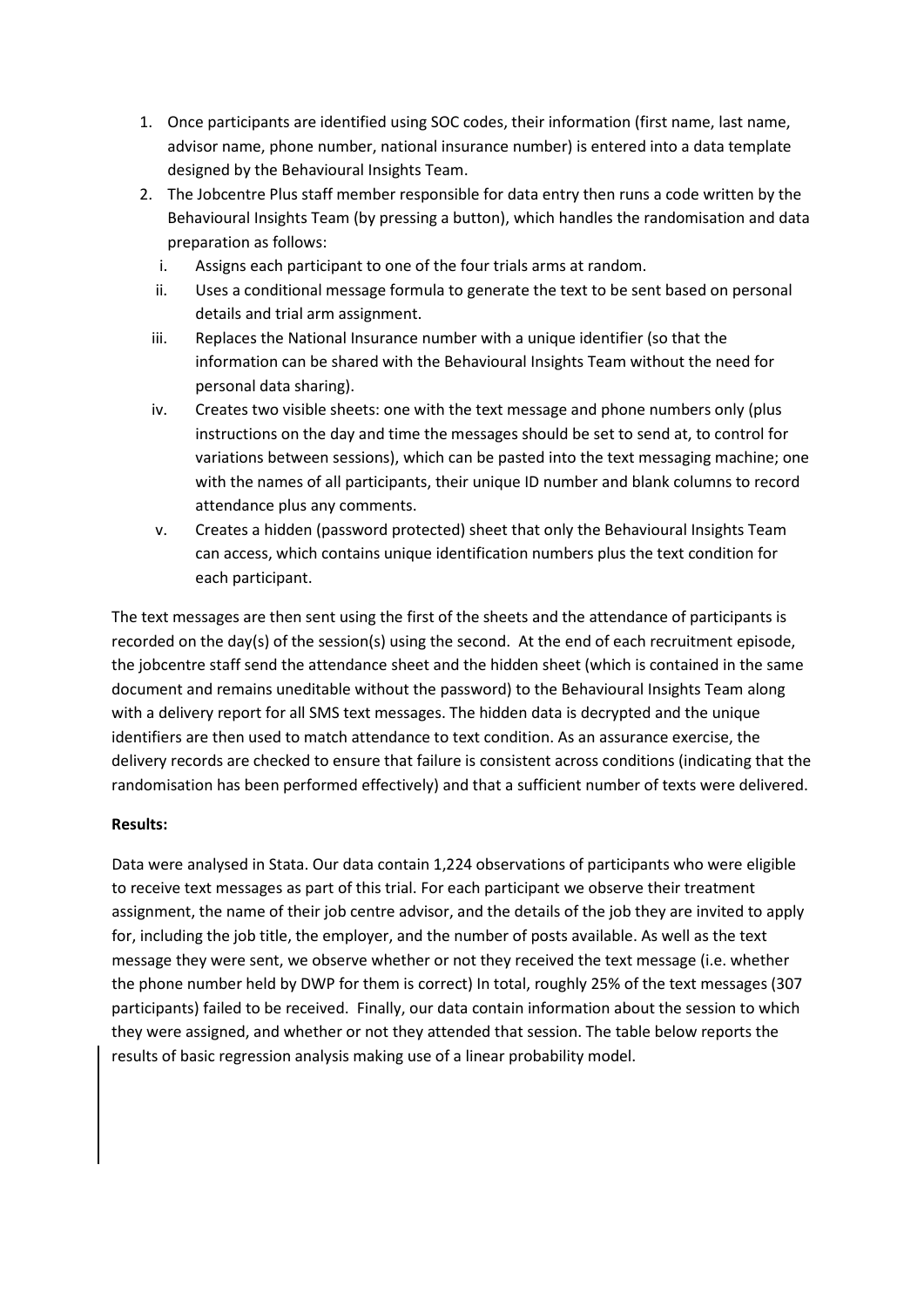|                        | (1)                     | (2)                    | (3)                   | (4)                     |
|------------------------|-------------------------|------------------------|-----------------------|-------------------------|
| Dependent<br>Variable: | Attendance              | Attendance             | Attendance            | Failure                 |
| Treatment 1            | 0.043                   | 0.042                  | 0.053                 | $-0.069$                |
|                        | (0.032)                 | (0.038)                | (0.059)               | (0.036)                 |
| Treatment 2            | 0.069                   | 0.085                  | 0.020                 | $-0.070$                |
|                        | (0.031)                 | (0.036)                | (0.057)               | (0.035)                 |
| Treatment 3            | ***<br>0.163<br>(0.030) | $0.207$ ***<br>(0.036) | 0.042<br>(0.054)      | $-0.035$<br>(0.035)     |
| Constant               | $0.105$ ***<br>(0.022)  | 0.100<br>(0.027)       | $0.119***$<br>(0.039) | 0.295<br>(0.026)        |
| Analysis               | ITT                     | <b>CACE</b>            | <b>DACE</b>           | <b>Exogeneity Check</b> |
| N                      | 1224                    | 917                    | 307                   | 1224                    |

**Table 2: OLS Specifications for Causal Impact of Treatments on Attendance**

\* p < 0.05, \*\* p < 0.01, \*\*\* p < 0.001, Standard Errors in Parentheses

All models estimated above make use of binary outcome measures, and are estimated by a linear probability model. These results do not change with the use of a logistic regression.

Column 1 in the table above shows Intention To Treat Estimates for the full sample – that is, for all participants whom the job centre attempted to reach in each treatment group. We identify a strong positive impact on attendance in the final, reciprocity, treatment. Table three reports average levels of attendance by treatment, and 95% confidence intervals around each. From this it is clear that treatment 3 performs significantly better than any of the other treatments.

#### **Table 3: Results according to intention to treat**

| Dependent<br>Variable: | Average<br>attendance rate | 95% Confidence<br>interval |
|------------------------|----------------------------|----------------------------|
| Control                | 10.5%                      | $6.9 - 14.1$               |
| Treat 1                | 14.8%                      | 10.8-19.0                  |
| Treat 2                | 17.4%                      | 13.2-21.6                  |
| Treat 3                | 26.8%                      | 22.2-31.5                  |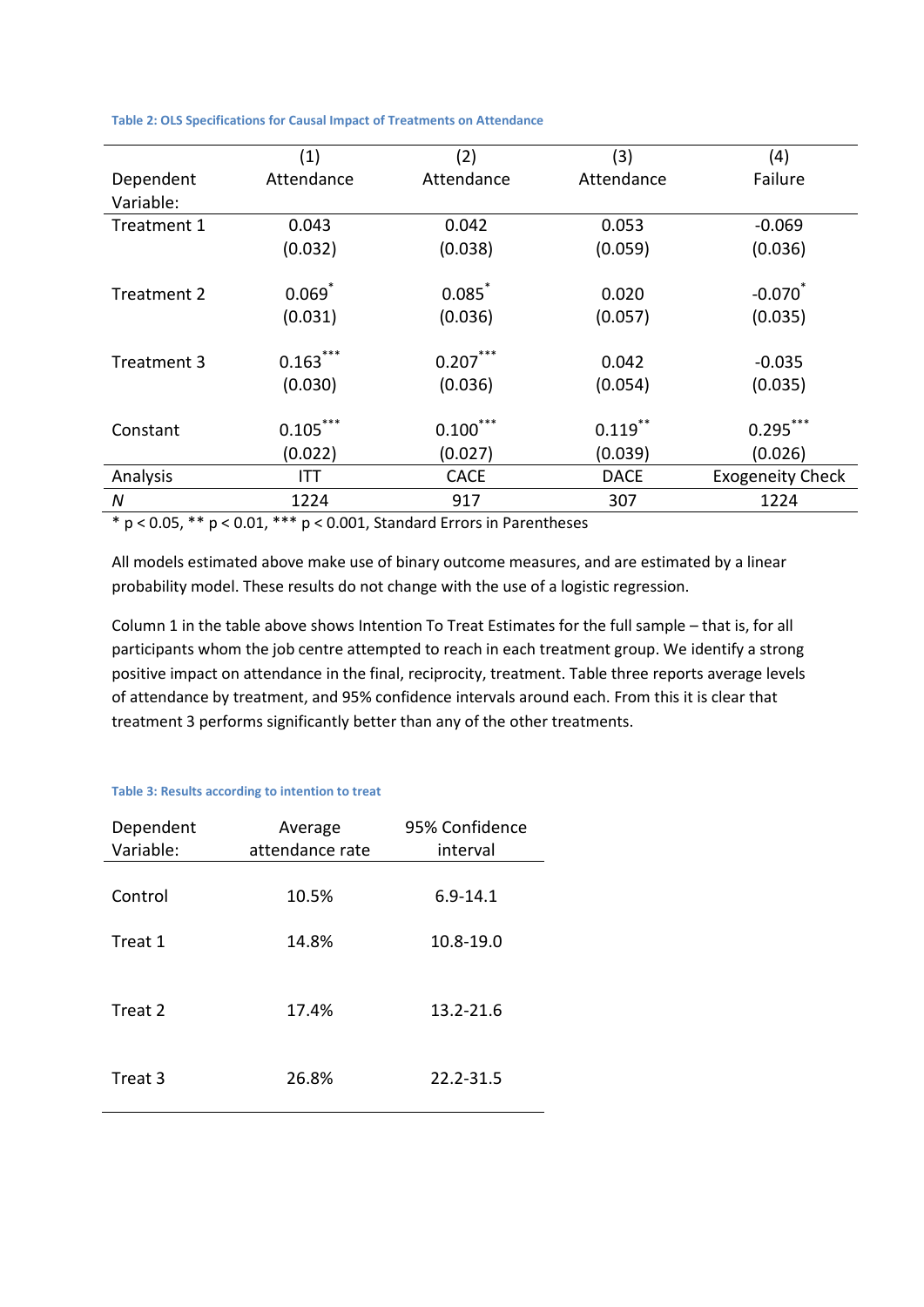Returning our attentions to table 2, the second column shows a complier average causal effect (CACE) model, where the sample is partitioned only to consider those 917 participants who actually received a text message. As might have been predicted, this serves to enhance the size of the effect, to a 20 percentage point increase in attendance in the most successful treatment group.

One major concern is that our randomisation may not have been successful, and so participants assigned to our treatments may have been more likely to attend than those in the control group even in the absence of treatment. To test this, in column 3 we conduct a "Defier Average Causal Effect" (DACE) model, which estimates whether treatment assignment had any effect on those individuals who did not receive a text message, owing to delivery failure. Since these individuals were not, in fact, treated, we expect no significant impact on this group if randomisation has been successful. We find that this is the case, with no significant impact of treatment assignment on outcomes (attendance) for this untreated group. Although treated groups are more likely to respond than untreated groups, this effect is highly insignificant (ps>0.371), and the ordering of these differences is not the same as among the ITT or CACE analyses. We are therefore content that randomisation has been successful and that the differences observed between groups is a result of our treatments.

Finally, column (4) contains a further balance check to determine the success of randomisation. In this specification, the dependent variable is whether or not a text message failed to be received – that is, whether treatment assignment (which should be exogenously applied) predicts failure. Here, we find that all treatment groups are slightly less likely to fail than the control group. For all but treatment 2, this difference is insignificant. In treatment 2, the difference is significant (p=0.046), however the effect is not sufficient to lead us to question our primary results. Again, we note that use of a logistic regression model does not substantively alter our results.

### **Discussion:**

The objective of this study was to investigate the effects of variations on a text message on attendance rates. Our results show that the "reciprocity condition" (T3: "... I've booked you a place. Good luck...") is significantly more effective than any other message in attracting participants, leading to an attendance rate of 26.8% compared to 10.5% in the control. Although the effect is not of the same magnitude, we also find that using the Jobseeker's first name and the name of their Advisor is powerful in prompting attendance. These findings are in line with our initial hypotheses.

Whilst many other experiments use the medium of text message to effect a particular action, such as attendance, we have not encountered studies that directly foreshadow what we investigate in this paper. The authors believe that further study could be fruitful to ensure maximum effect is being achieved. For example, one limitation of the current study is that we are not able to disentangle the effect of reciprocity (as evoked by "I've booked you a place") from the effect of introducing the idea of luck ("good luck!"). The literature suggests that job seekers with an internal locus of control conduct more work search activity than those who believe that their future outcomes are determined by external factors (e.g. Caliendo et al, 2010). It strikes the authors that evoking the concept of luck may alter the locus of control of jobseekers who feel they do not govern their own future, thereby making them more likely to attend than they may otherwise have been.